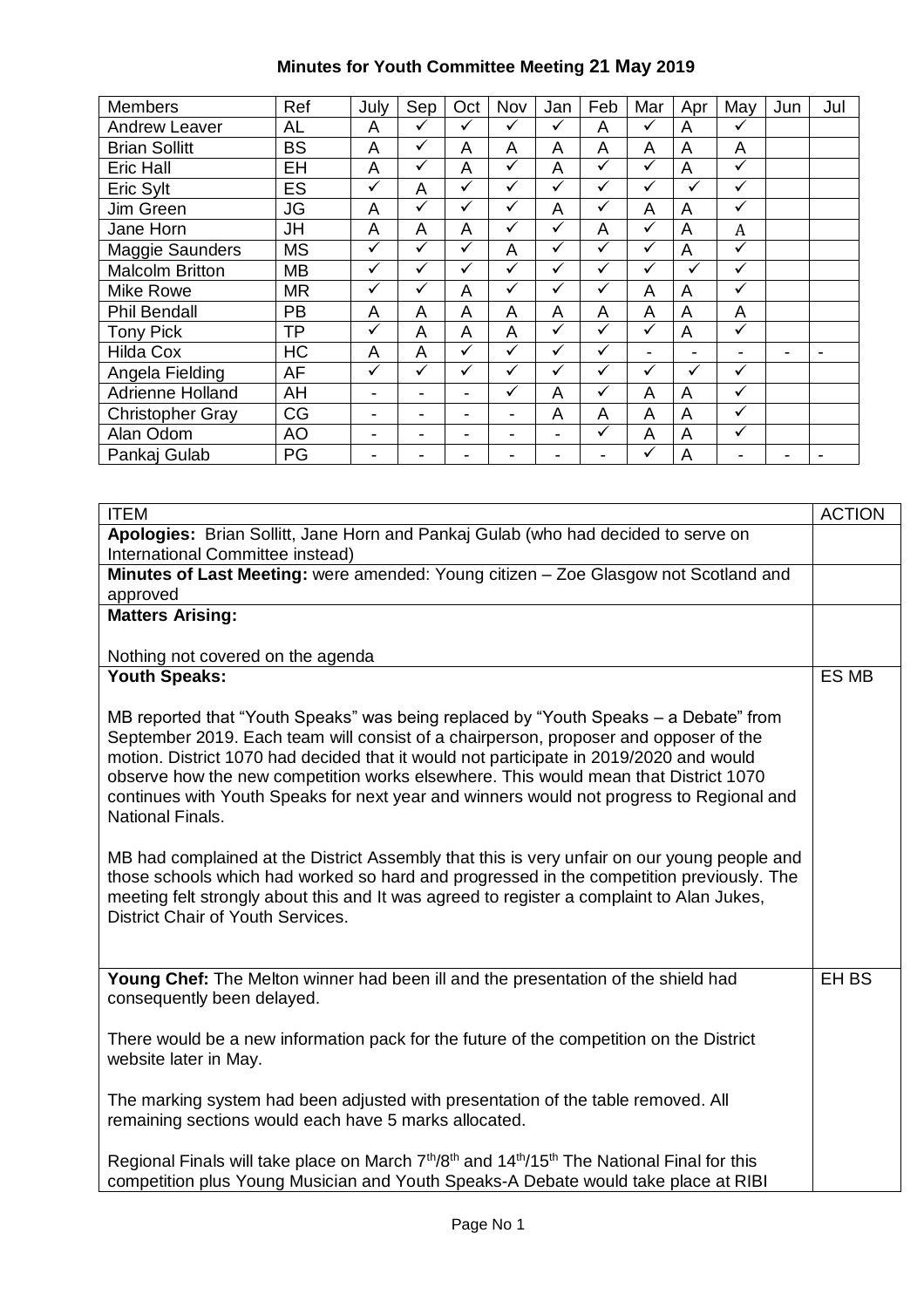| Rotary Expo at the NEC Birmingham on May 2 <sup>nd</sup> and 3 <sup>rd</sup> 2020.                                                                                                                                                                                                 |                       |
|------------------------------------------------------------------------------------------------------------------------------------------------------------------------------------------------------------------------------------------------------------------------------------|-----------------------|
| We will be in Region 3 based on Cambridge. All prizes will be vocational, e.g. masterclass<br>with a chef, and travel costs will be awarded to competitors. Entrants will be 11-17 recruited<br>from schools and other youth organisations. Sponsoring clubs will finance National |                       |
| competitors' expenses                                                                                                                                                                                                                                                              |                       |
| <b>Young Musician:</b>                                                                                                                                                                                                                                                             | AF MS                 |
| Nothing to report.                                                                                                                                                                                                                                                                 |                       |
| <b>Young Citizen:</b><br>MR and AF would arrange to interview Stephen Wilson, the only candidate. MB had                                                                                                                                                                           | <b>MR MS</b><br>AF MB |
| attended the national presentations at the Rotary Showcase at Nottingham. At the District<br>Assembly it was emphasised that young people should be nominated for Young Citizen for<br>ongoing, not one-off, endeavours.                                                           |                       |
| <b>Young Designer:</b>                                                                                                                                                                                                                                                             | TP AO                 |
| Judging was due to take place on the 23 <sup>rd</sup> May at MV16.                                                                                                                                                                                                                 |                       |
| <b>Young Photographer:</b>                                                                                                                                                                                                                                                         | <b>MR</b>             |
| There were 2 entries. Digital copies would be sent to EH to put forward to the District next<br>year. EH would endeavour to find a judge. If unsuccessful, Derek Whitehouse or Sarah<br>Brown would be asked.                                                                      | EH                    |
| <b>Young Artist:</b>                                                                                                                                                                                                                                                               | MR AF<br><b>MS</b>    |
| There had been repeated requests to Melton schools but no entries as a consequence of<br>exam work. There were some superb entries from Catmose. The topic was "Beauty" and<br>photographs would be taken so that other members of the committee are able to see them.             |                       |
| When entries cease to be live exam work, they can be put on display. This may mean that<br>work will have to be sent in retrospectively.                                                                                                                                           |                       |
| <b>Rotary Stars</b>                                                                                                                                                                                                                                                                | TP MB                 |
| In progress. One extra school (Frisby) had entered this year                                                                                                                                                                                                                       |                       |
| <b>Young RYLA</b>                                                                                                                                                                                                                                                                  | <b>MS</b>             |
| We need to be seeking a candidate for next year. Age 11-16 (in February). 2.5 days at<br>White Hall Centre, Derbyshire 17th -19th February 2020. Cost £170.                                                                                                                        |                       |
| Interact:                                                                                                                                                                                                                                                                          | <b>JH AH</b>          |
| There are 4 members until the end of term and hopefully members of Year 12 will start next<br>year. Unfortunately, the market stall had been cancelled through high winds. A quiz would<br>be held on 24 <sup>th</sup> May.                                                        |                       |
| Youth Exchange:                                                                                                                                                                                                                                                                    | TP ES<br>MB           |
| Greg Scotland was all set to attend the San Diego Music Camp for the second year.                                                                                                                                                                                                  |                       |
| <b>Slam Jam</b>                                                                                                                                                                                                                                                                    | <b>MB</b>             |
| It had recently been discovered that Slam Jam had been introduced to Long Field without<br>the Youth Committee being made aware. Investigations are being carried out to ensure that<br>we are kept informed in future.                                                            |                       |